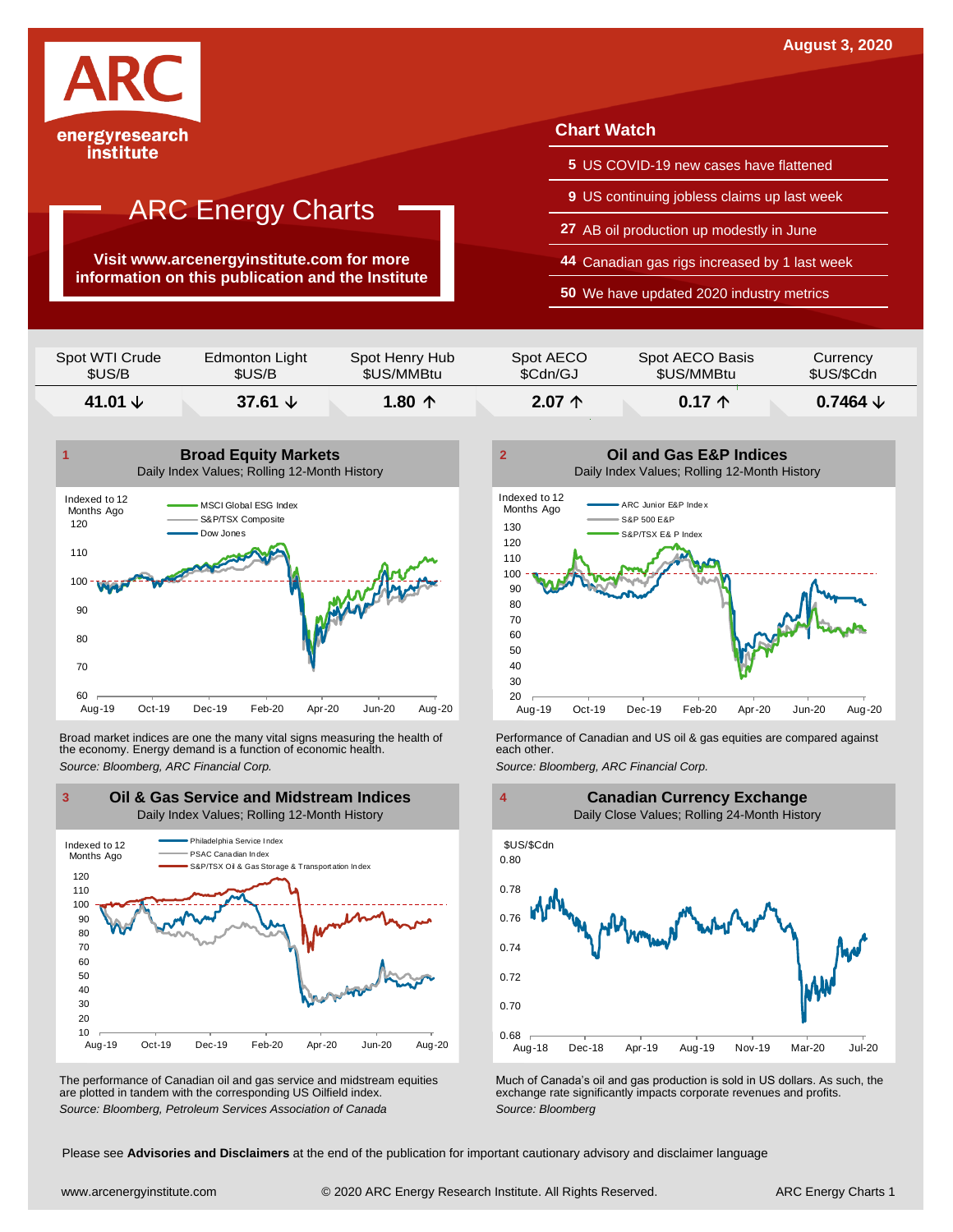**Pandemic Recovery**



#### **United States: New and Active COVID-19 Cases 5**



Daily infection rates and active cases of COVID-19 will determine reopening and recovery of the world's largest economy. *Source: Worldometer*

**TomTom Traffic Index: Chicago, U.S. 7 8** Congestion Level of Last 7 Days Compared with Year Prior



Traffic congestion levels show <sup>a</sup> real-time picture of the number of vehicles on the road; an indication of gasoline demand and economic recovery. *Source: TomTom International BV*



Jobless claims are an important leading indicator on the state of the employment situation and the health of the economy. *Source: US Labor Department*

**United States: Daily New Deaths 6**



The growth rate of daily deaths is <sup>a</sup> useful statistic for tracking the progress of COVID-19 and predicting healthcare needs. *Source: Worldometer*



Traffic congestion levels show <sup>a</sup> real-time picture of the number of vehicles on the road; an indication of gasoline demand and economic recovery. *Source: TomTom International BV*



Monitoring the daily number of passengers screened at TSA checkpoints in the United States is <sup>a</sup> leading indicator of recovery in air travel. *Source: Transportation Security Administration*

#### **TSA Checkpoint Screening Numbers** Number of Travelers in 2020 as % of Same Period in 2019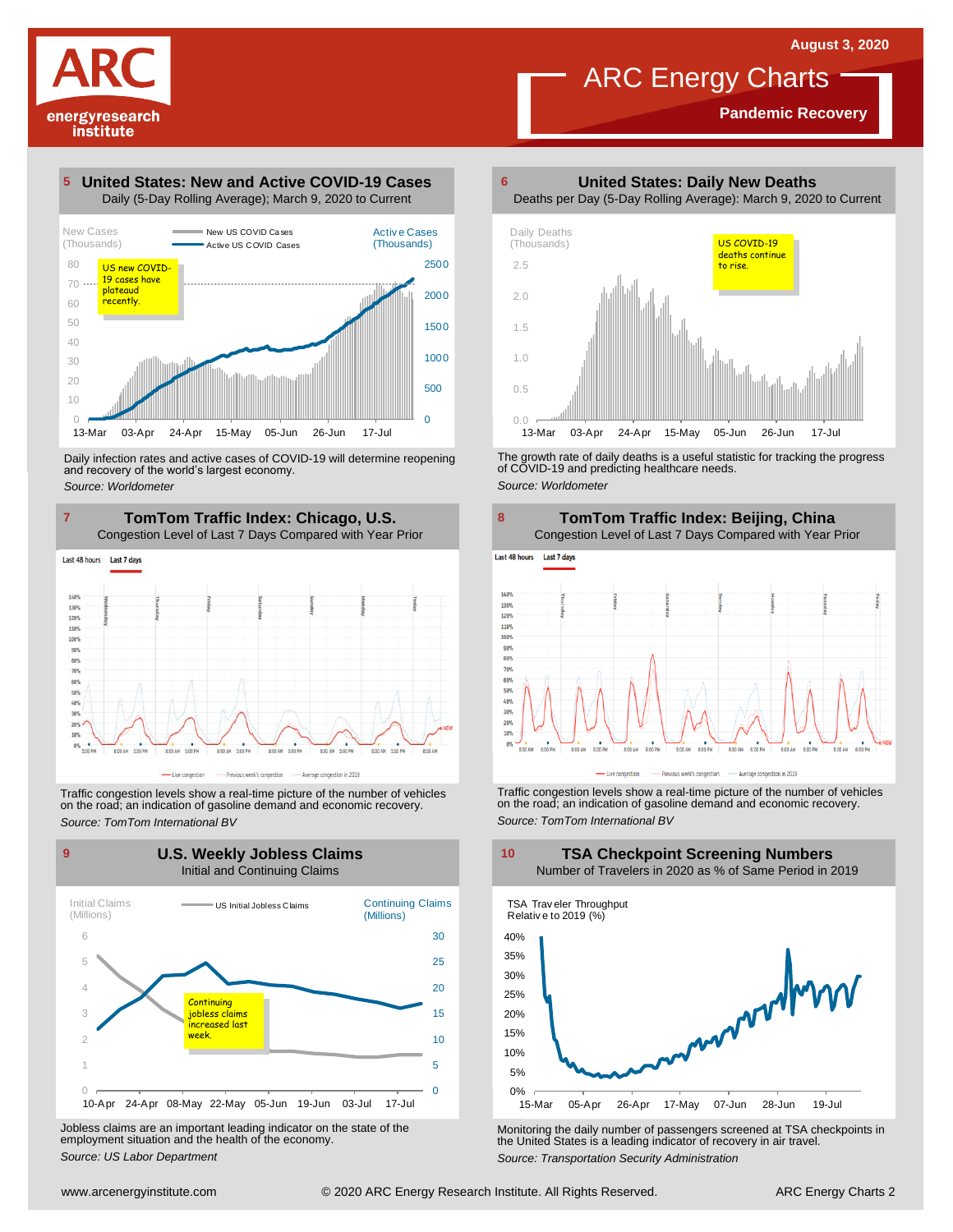**Crude Oil**

# energyresearch institute

#### **WTI Crude Oil Price and Differential to Brent 11**



North American crude oil prices can sometimes disconnect from global prices depending on regional supply and demand dynamics. *Source: Bloomberg*

#### **Canadian Heavy Oil Price Differential to WTI 13 14** Western Canadian Select (WCS) Differential; Rolling 12-Month History



The differential should reflect quality differences and transportation costs. Greater discounts can result from infrastructure or refinery outages. *Source: Bloomberg*



Natural gas liquids have become critical contributors to producer's cash flow. Long contracts take the position that WTI oil price will increase, while short<br>Prices are influenced by the price of oil as well as local suppl



ARC Energy Charts

against the same contracts one month prior. *Source: Bloomberg*

### **Canadian Light Crude Oil Price Differential to WTI**



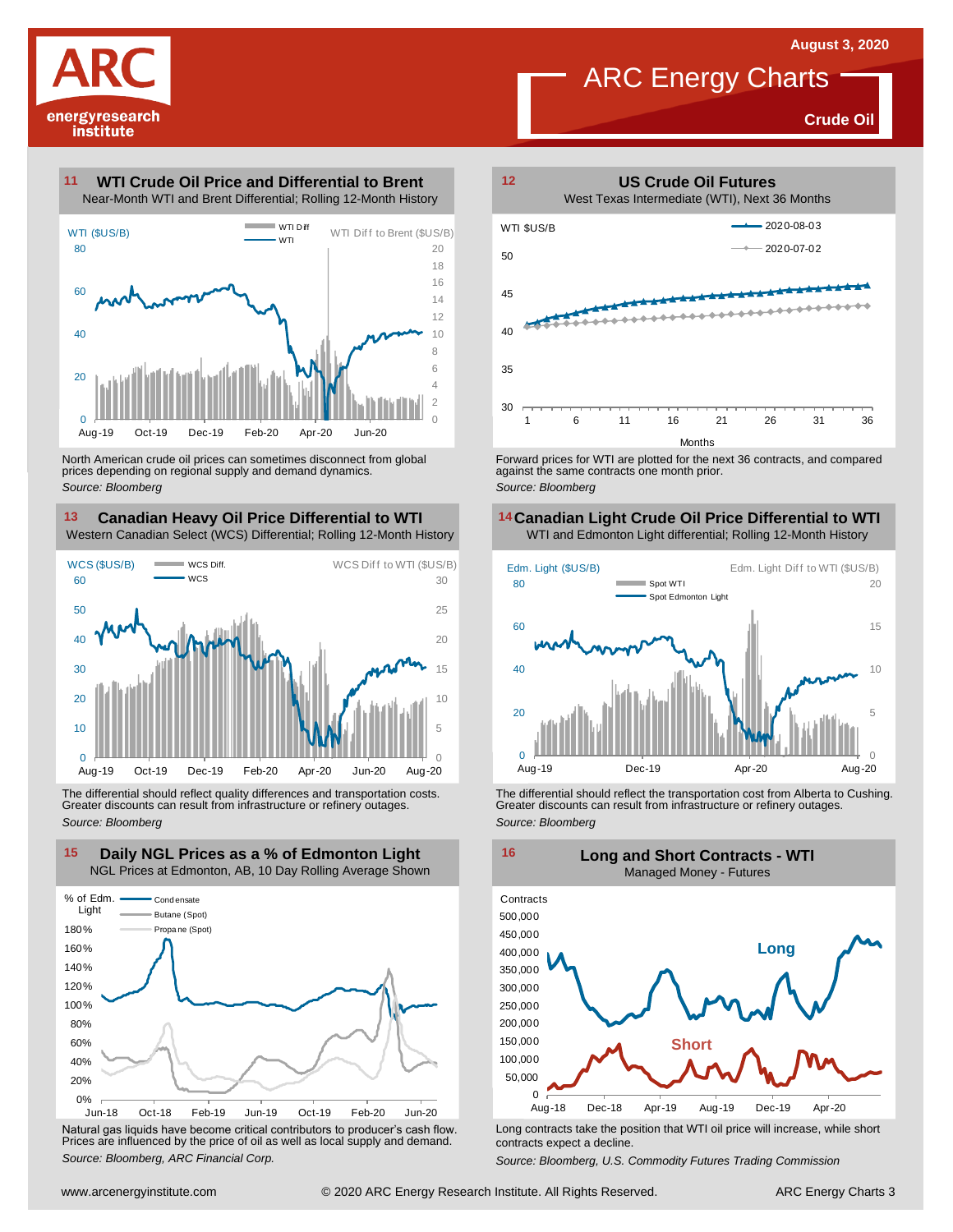**Crude Oil**







Refinery utilization rates change the supply of refined products, impacting price. Utilization for the current year is blue. Refinery utilization rates change the supply of refined products, impacting<br>
price. Utilization for the current year is blue.<br>
Source: U.S. Energy Information Administration<br>
Source: U.S. Energy Information Administration<br>



Weekly production is modelled by the EIA. It is less accurate then monthly reported numbers, but is instructive of up to date changes. *Source: Weekly production* is modelled by the EIA. It is less accurate then monthly **Tracking US oil drilling by major play provides insight into the composition of reported numbers, but is instructive of up to date cha** 



US crude oil stock levels can affect crude oil prices. Stock levels for the<br>
current year are represented by the blue line.<br>
Source: U.S. Energy Information Administration<br>
19 US Weekly Refinery Utilization Rates (%)<br>
Hist





**US Oil Drilling Activity**

Baker Hughes Oil Rig Counts; 2019 to Present



US oil supply and growth trends. *Source: Baker Hughes*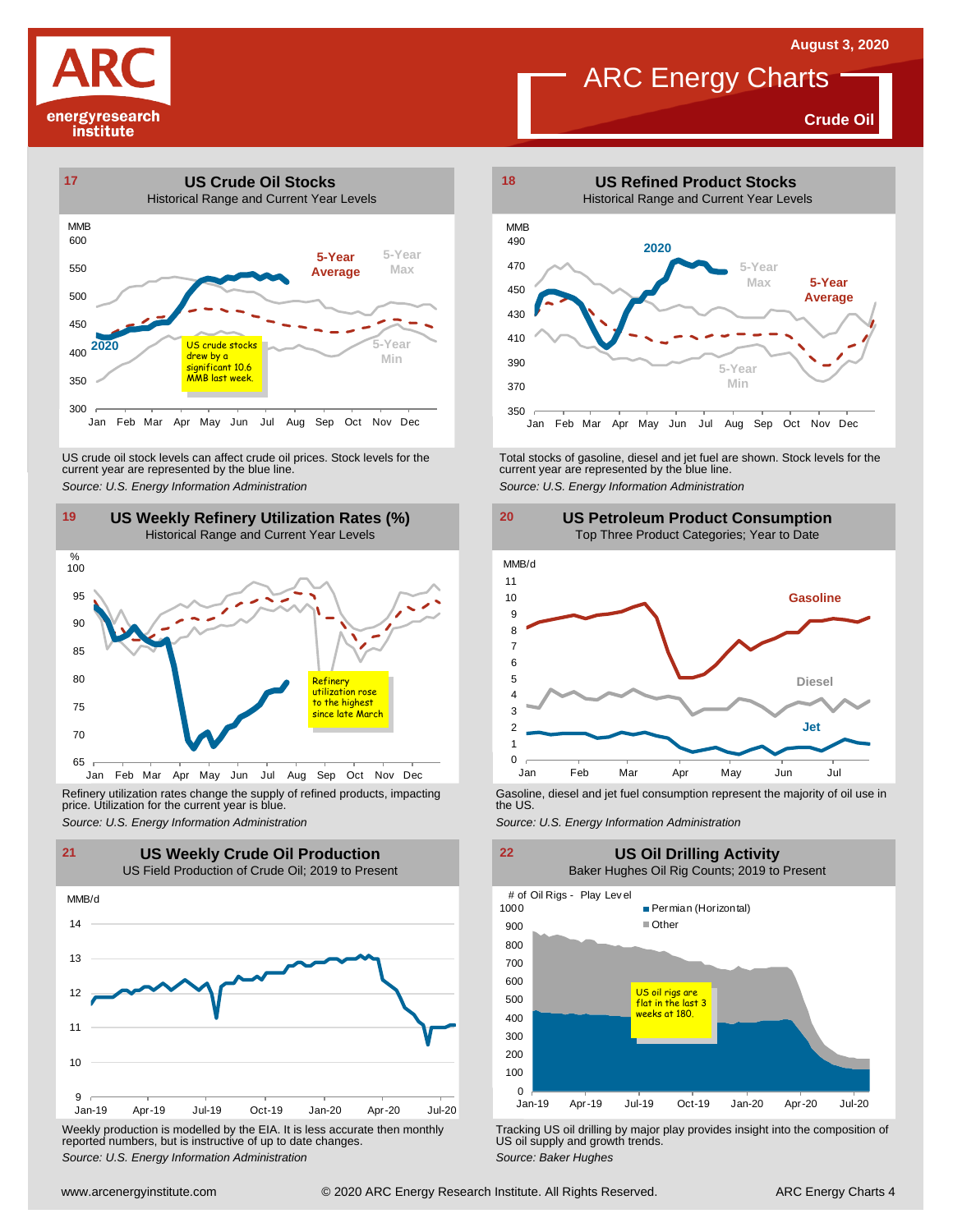

**Crude Oil**



Crude oil imports from Canada are taking market share from overseas imports.



The advancement of drilling and completion methods is increasing US crude oil production.



Most of Canada's oil production comes from Alberta; split between oil sands and conventional production. *Source: Alberta Energy Regulator Comes Irom Alberta*; *Split between on CECD stock levels can affect crude oil prices. Source: Alberta Energy Agency*<br>*Source: Alberta Energy Regulator Capacitor Energy Ag* 





Jan-16 Aug-16 Mar-17 Oct-17 May-18 Dec-18 Jul-19 Feb-20

Crude oil imports from Canada are taking market share from overseas The US exports more refined products than crude oil. With the rapid growth of tight oil, most exports more refined products than crude oil exports.<br>import *Source: U.S. Energy Information Administration*



The advancement of drilling and completion methods is increasing US crude CPEC's production levels relative to its sustainable and spare capacity<br>oil production. influences global crude prices. Note: scale has been expande *Source: Petroleum Intelligence Weekly*

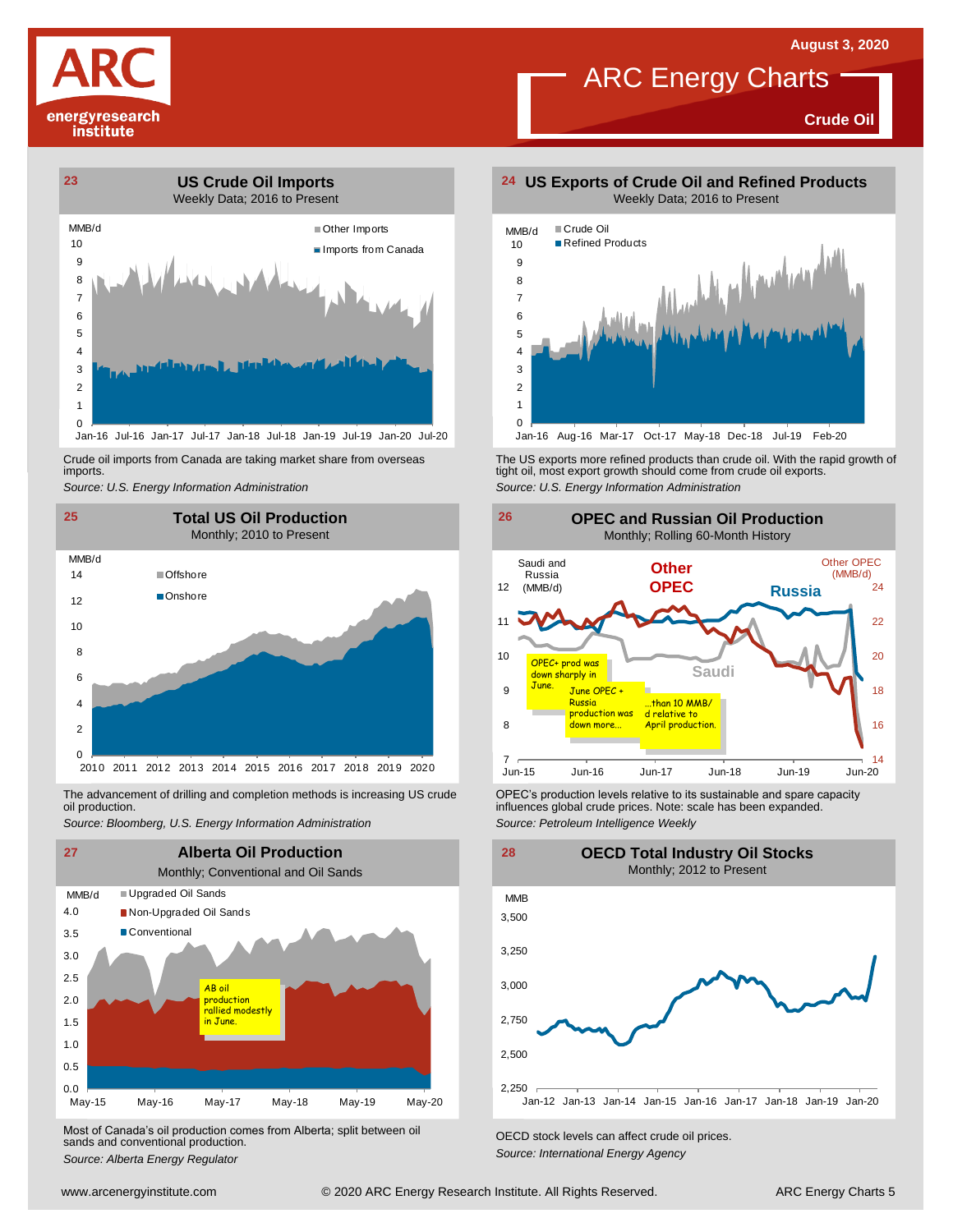**Natural Gas**





Near-month prices at AECO track Henry Hub prices, the exchange rate and<br>the cost of transportation. Local factors can also affect price.<br>Source: Bloomberg<br>**131 Long and Short Contracts – Henry Hub**<br>Managed Money - Futures *Source: Bloomberg*



Long contracts take the position that Henry Hub gas price will increase, while short contracts expect a decline. *Source: U.S. Commodity Futures Trading Commission* AECO forward prices mimic Henry Hub futures minus <sup>a</sup> differential. *Source: Bloomberg*



International natural gas prices strongly impact the economics of proposed LNG projects.

*Source: Bloomberg, Japanese Ministry of Economy, Trade and Industry*



Forward contract prices are plotted for the next <sup>36</sup> months, and compared against the curve one month prior. *Source: Bloomberg*





**US Coal and Natural Gas Power Generation Cost**



This graph illustrates when it may be economic to begin coal-gas switching in power generation. Average power plant efficiencies are assumed. *Source: Bloomberg*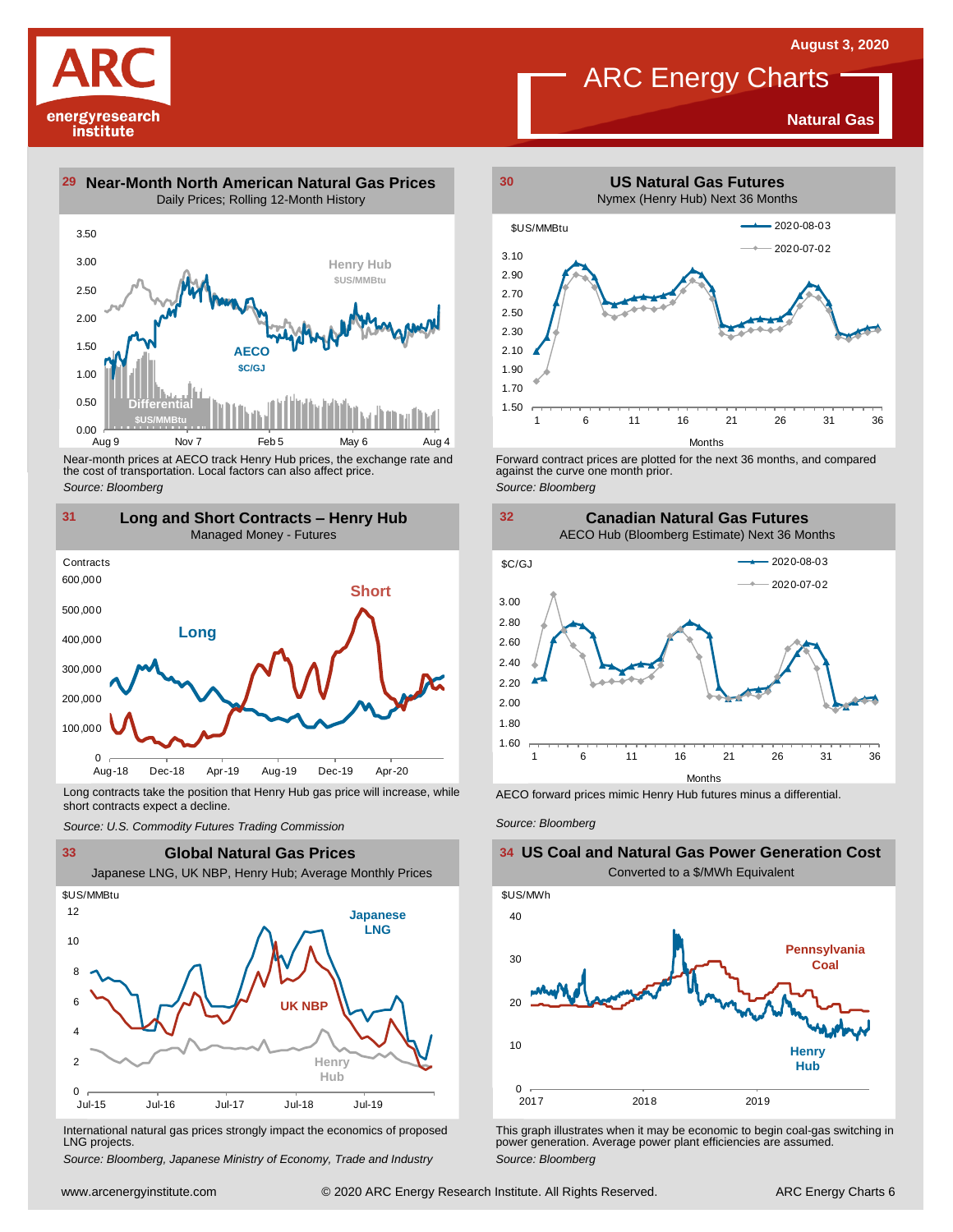



**Natural Gas**



North America has an integrated natural gas market. Prices are determined by regional supply and demand, and pipeline flows. *Source: Bloomberg*





Using the Markets and the US is a major factor in local natural gas prices.<br>
Source: Various Pipeline Companies<br>
With a street are the WCSB to eastern markets and the US is a major factor in local natural gas prices.<br>
Sour The ability of gas producers to move gas out of the WCSB to eastern<br>The Between exports to Mexico and LNG shipments, the US is growing as a<br>Source: Various Pipeline Companies and actual gas prices.<br>Source: S&P Global Platt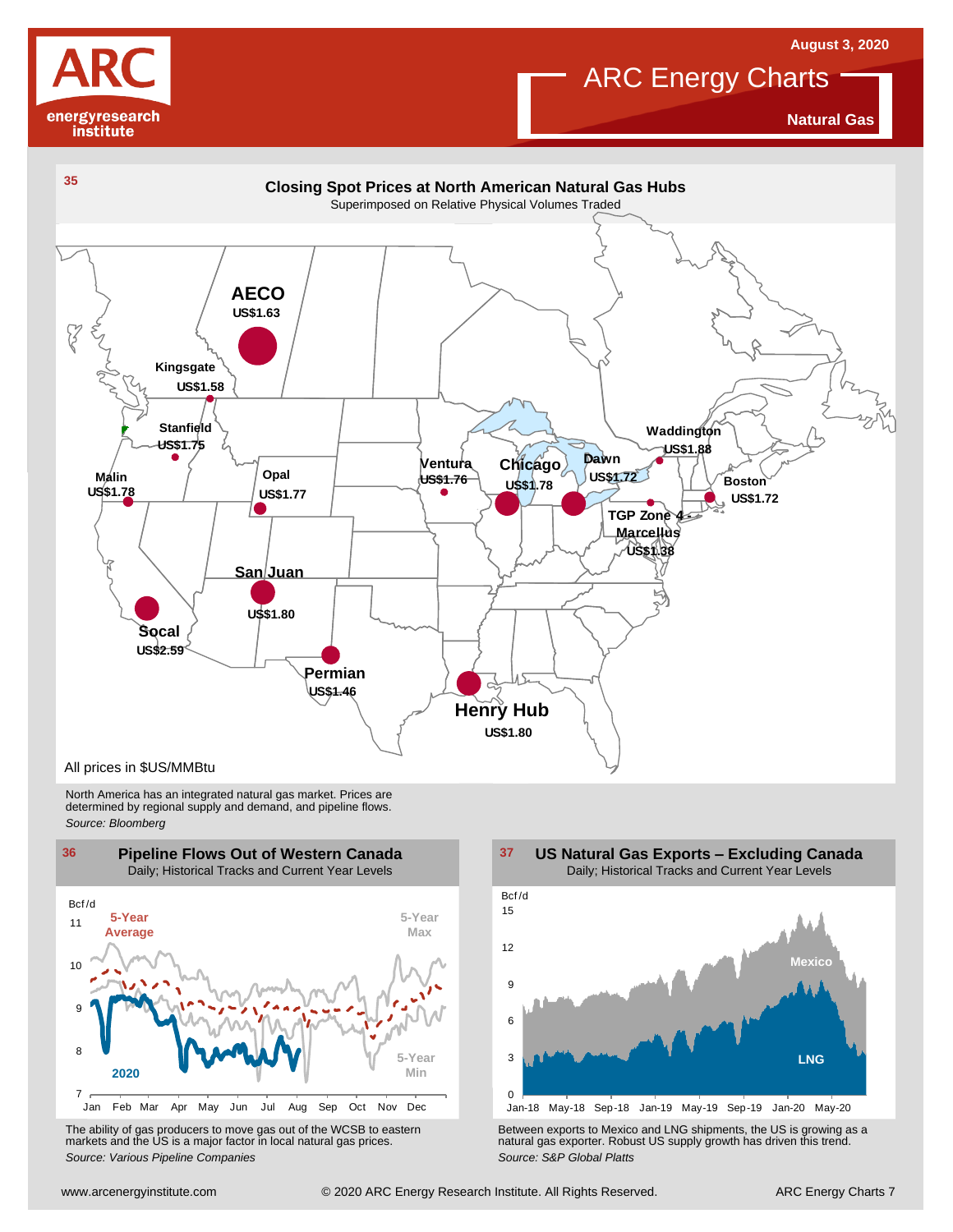

**Natural Gas**

**38 39 Alberta Natural Gas Demand** TransCanada Intra-AB Deliveries; Current Year and Historical Tracks



Alberta natural gas demand has grown steadily in recent years, largely<br>
driven by new oil sands demand and power generation projects.<br>
Source: TransCanada Pipelines<br>
Source: S&P Global Platts<br>
Daily Western Canadian Produc Alberta natural gas demand has grown steadily in recent years, largely **Total US** demand fluctuates in the summer and during the winter as weather driven by new oil sands demand and power generation projects.<br>And is an imp



This includes receipts on the TCPL, Alliance, WestCoast and TransGas pipelines. *Source: Pipelines Pipelines Pipelines Pipelines DSproduction started ramping up in late 2007 and continues to grow year pipelines. Source: Various Pipeline Companies Source: Various Pipeline Companies SA* 



Canada's natural gas storage level provides <sup>a</sup> good metric if the country is well stocked. Abnormally high or low storage can affect the basis. *Source: Bloomberg*





Aug-18 Nov-18 Feb-19 May-19 Aug-19 Nov-19 Feb-20 May-20 Aug-20



The EIA reports changes in US natural gas inventories held in underground storage facilities on <sup>a</sup> weekly basis.

*Source: U.S. Energy Information Administration*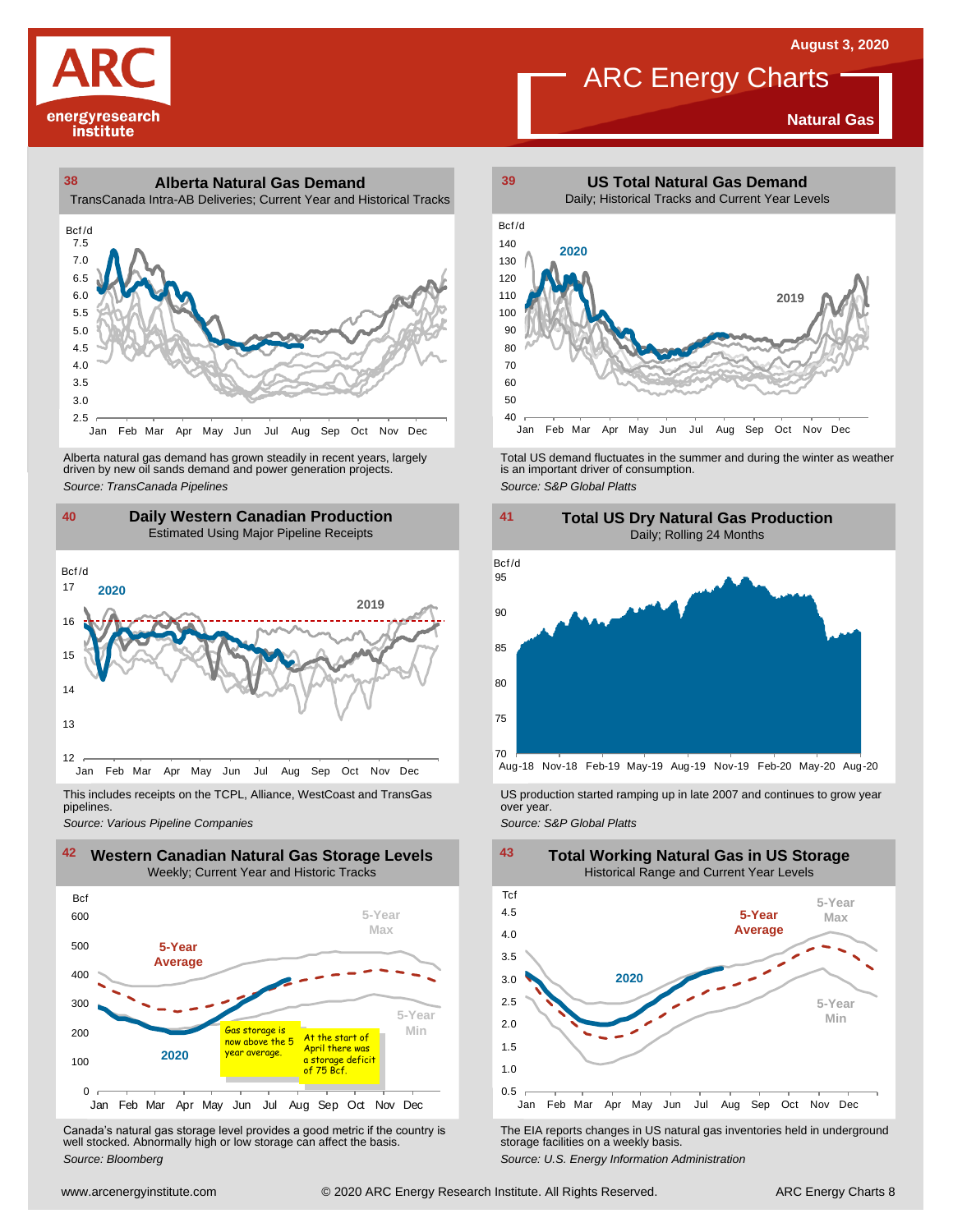# energyresearch institute

#### **44 45 Canada: Weekly Gas Drilling Activity** Baker Hughes Drilling Rig Count; Current Year and Historical Range 4<br>Baker Hu<br># of Rigs Gas drilling



Unlike US drilling activity, Canadian rigs are dispatched seasonally. Capital allocation by operators is driven by views of future oil and gas prices. 0<br>
Jan Feb Mar Apr May Jun<br>
Unlike US drilling activity, Canadian allocation by operators is driven by v<br>
Source: Baker Hughes



Unlike US drilling activity, Canadian rigs are dispatched seasonally. Capital Tracking total US rigs provides insight into oil field services demand and<br>allocation by operators is driven by views of future oil and gas pric



Total rig-releases for exploratory and development wells are highlighted in this chart. Rig releases for the current year are shown in red. *Source: Daily Oil Bulletin/JWN*

**United States: Weekly Gas Drilling Activity** Baker Hughes Gas Rig Counts; 2019 to Present

ARC Energy Charts

**Natural Gas and Other Indicators**



Tracking US gas drilling by major play provides insight into the composition of US gas supply and growth trends. *Source: Baker Hughes*







Tracking total US rigs provides insight into oil field services demand and total industry activity.

**United States: Monthly Wells Drilled**

*Source: Baker Hughes*

0 200 400 600 800 1000 1200 1400 1600 Jan Feb Mar Apr May Jun Jul Aug Sep Oct Nov Dec Wells Drilled  $2018 = 2019 = 2020$ 

Total wells drilled in US Drilling Productivity Report regions are shown. These are the most active onshore US plays. *Source: EIA*